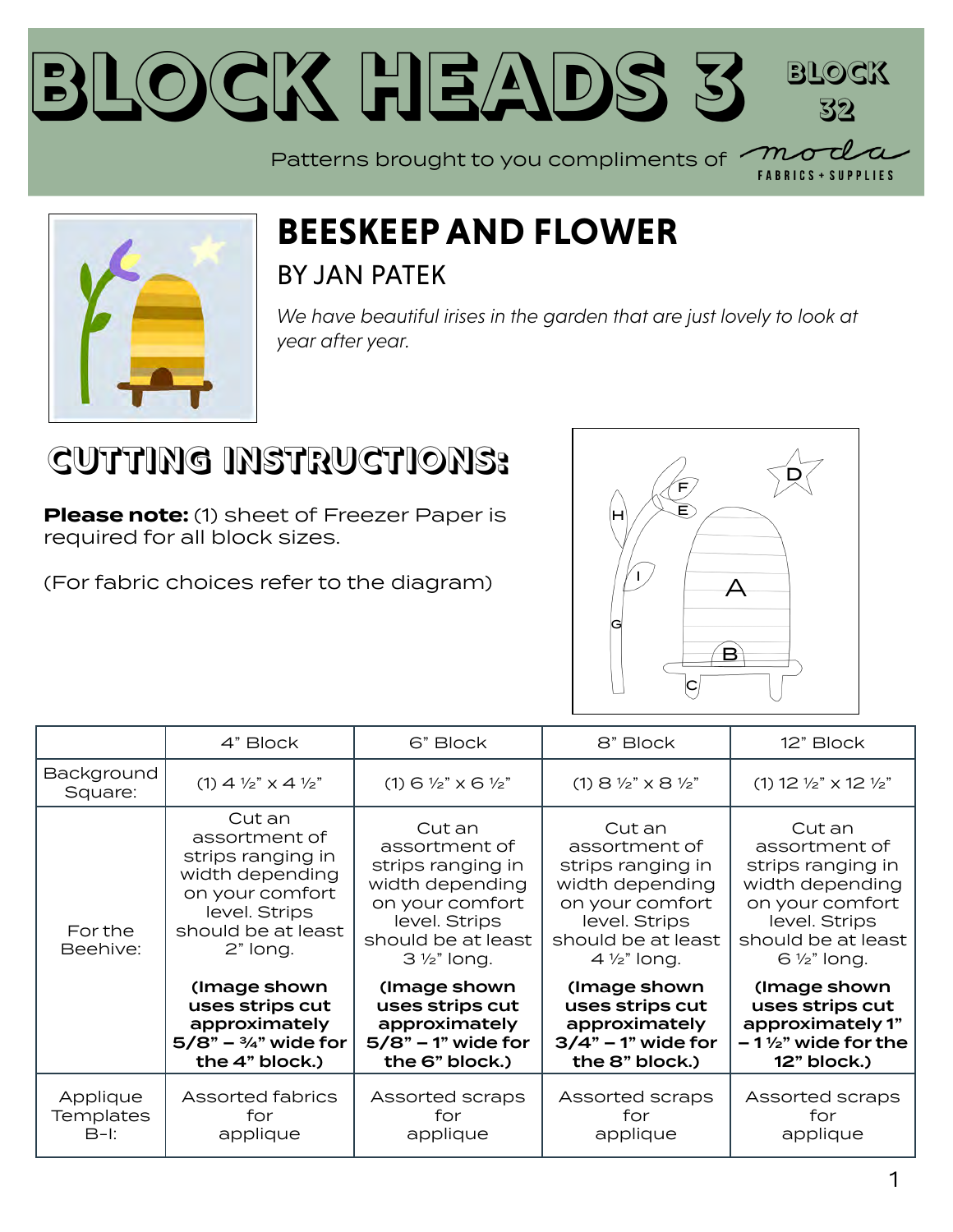#### **ASSEMBLY INSTRUCTIONS:**

**Please note:** Applique instructions are for needle turn applique. Please use your preferred method when completing applique. Applique Templates A-I do not include a ¼" seam, therefore the printed size of template is the finished applique size

- 1. Begin Beehive assembly by sewing assorted strips ranging in width together lengthwise using a ¼" seam. Once sewn, strips should be at least 1/2" taller than Template A taken from the appropriate set of block size templates.
- 2. Press seams in one direction, or press open if strips are very thin and seem bulky. Set aside for Template A.



- 3. Find the appropriate set of applique templates for the block size you wish to create. (4" finished, 6" finished, 8" finished or 12" finished)
- 4.Trace Templates A-I onto the matte side of Freezer Paper. Cut the shapes out, exactly on the line.
- 5.With the shiny side down, iron the Freezer Paper onto the right side of the fabric. Freezer Paper should adhere to the fabric. When placing Freezer Paper Template A onto the right side of the strip unit created above for the Beehive, attempt to place as evenly and straight as possible for the best outcome.
- 6.Lightly draw around the shape with a chalk marker on each piece of fabric and the strip unit.
- 7. Cut out each applique about ¼" outside the Freezer Paper shape. Pull the Freezer Paper away.









8.Pin the appliques onto the background fabric. Stitch in place, using your needle to turn under the seam allowance as you stitch. (On inward curves, clip the seam allowance almost to the marked seamline to make turning the edge easier.)



Block 32 - Beeskeep & Flower

 $\mathbf{L}$  $32$ 

**Block** 

Beeskeep & Flower

Jan Patek

9.Repeat for all appliques until the block is complete.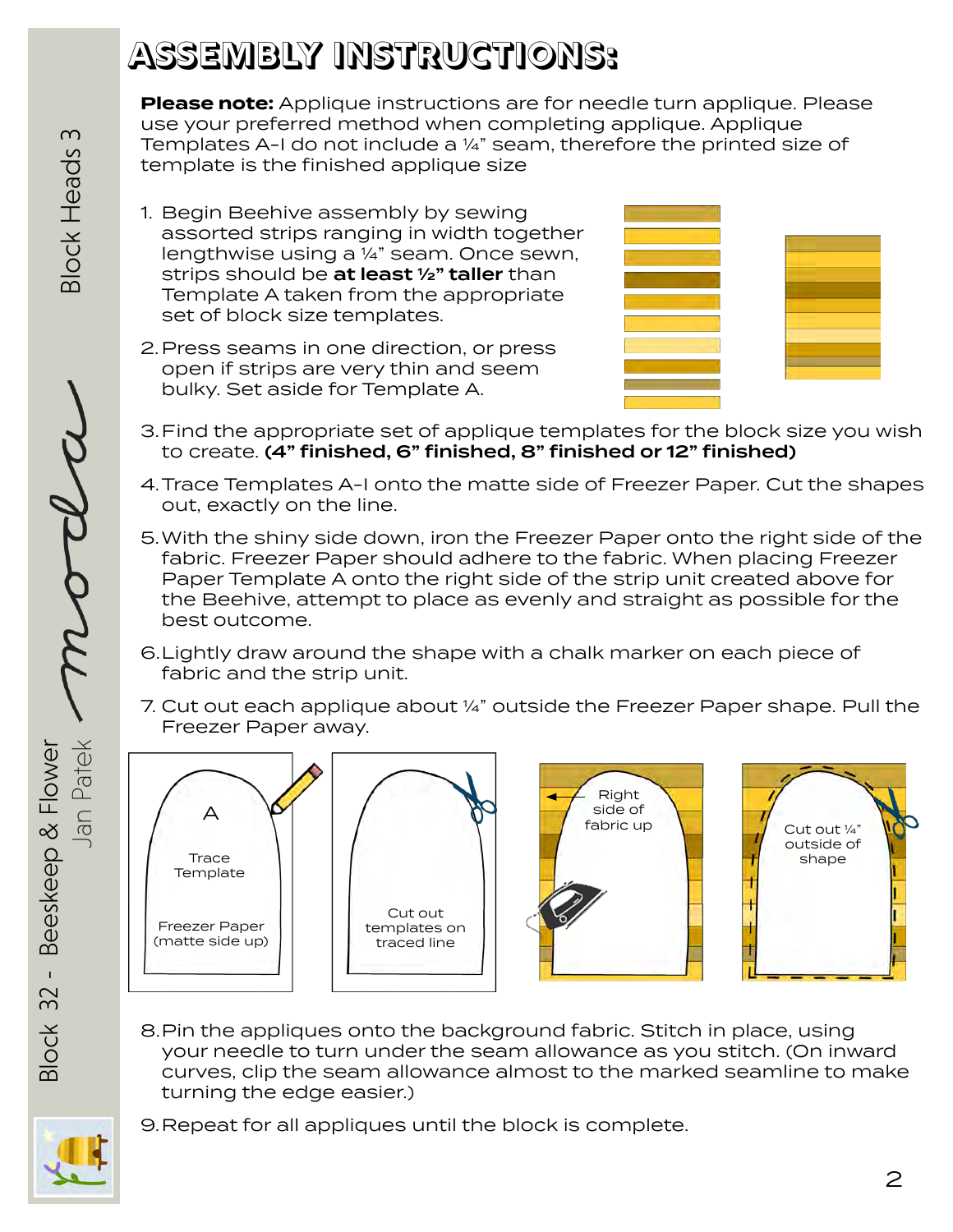#### **ASSEMBLY INSTRUCTIONS:**

10. Press the block on the wrong side. Refer to Page 1 for finished and unfinished block sizes.









#### **DESIGNER INFO**

Fun Facts: Jan has a large collection of Needleturn Applique tutorials of all shapes and sizes on her YouTube channel. You can see them by going to her channel [here](https://www.youtube.com/user/JanPatekQuilts).



Block 32 - Beeskeep & Flower

**Block 32 -**

Beeskeep & Flower

Jan Patek

Jan Patek  $\mathcal{M}$ CLCCC Block Heads 3

**Block Heads 3** 



Jan Patek

[janpatek.blogspot.com/](http://janpatek.blogspot.com/)



**o** [@jan\\_patek\\_quilts](http://www.instagram.com/jan_patek_quilts)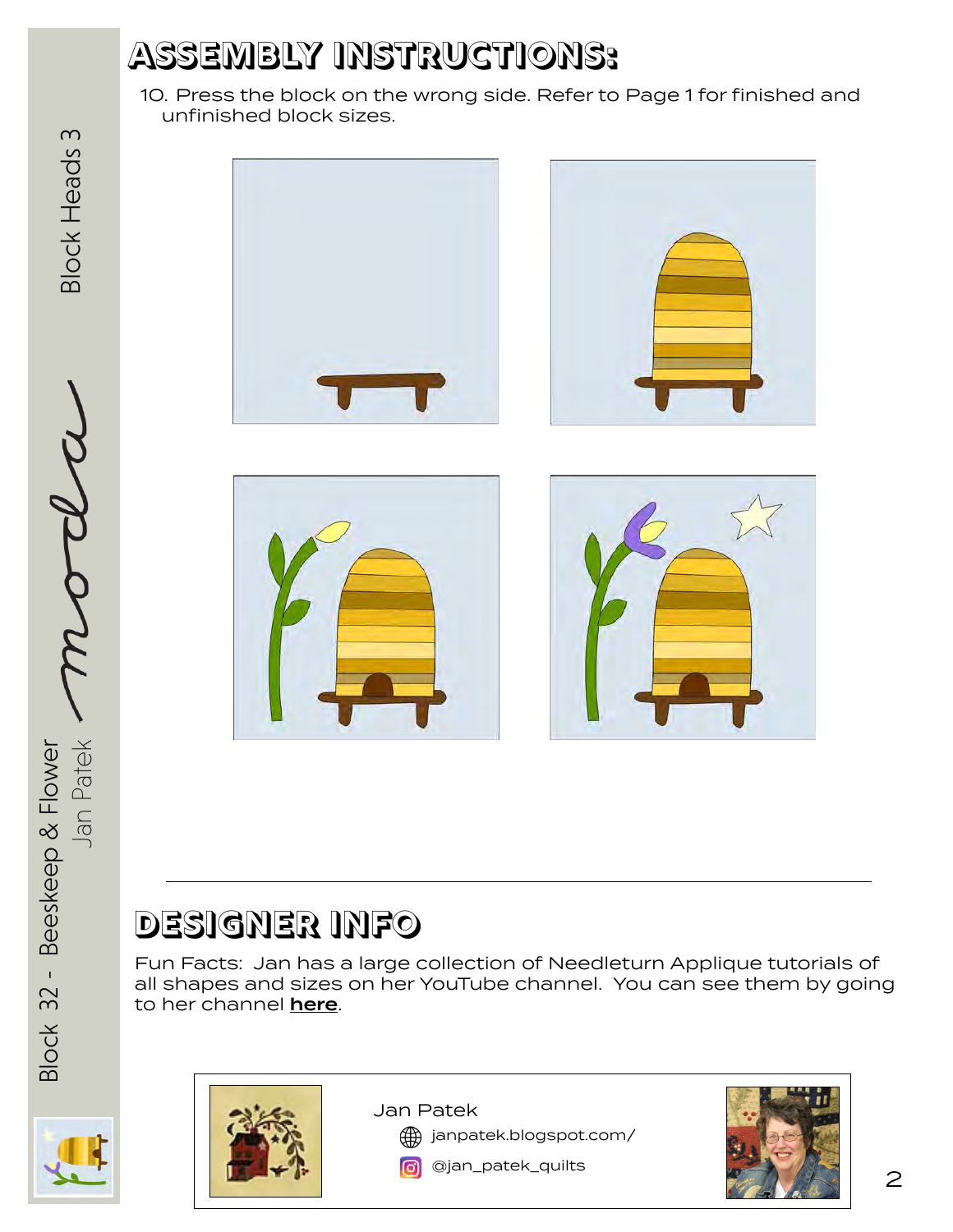Block 32 - Beeskeep & Flower 4 Inch Block by Jan Patek

*Ensure that block measures 1".*

1 inch



**FABRICS + SUPPLIES**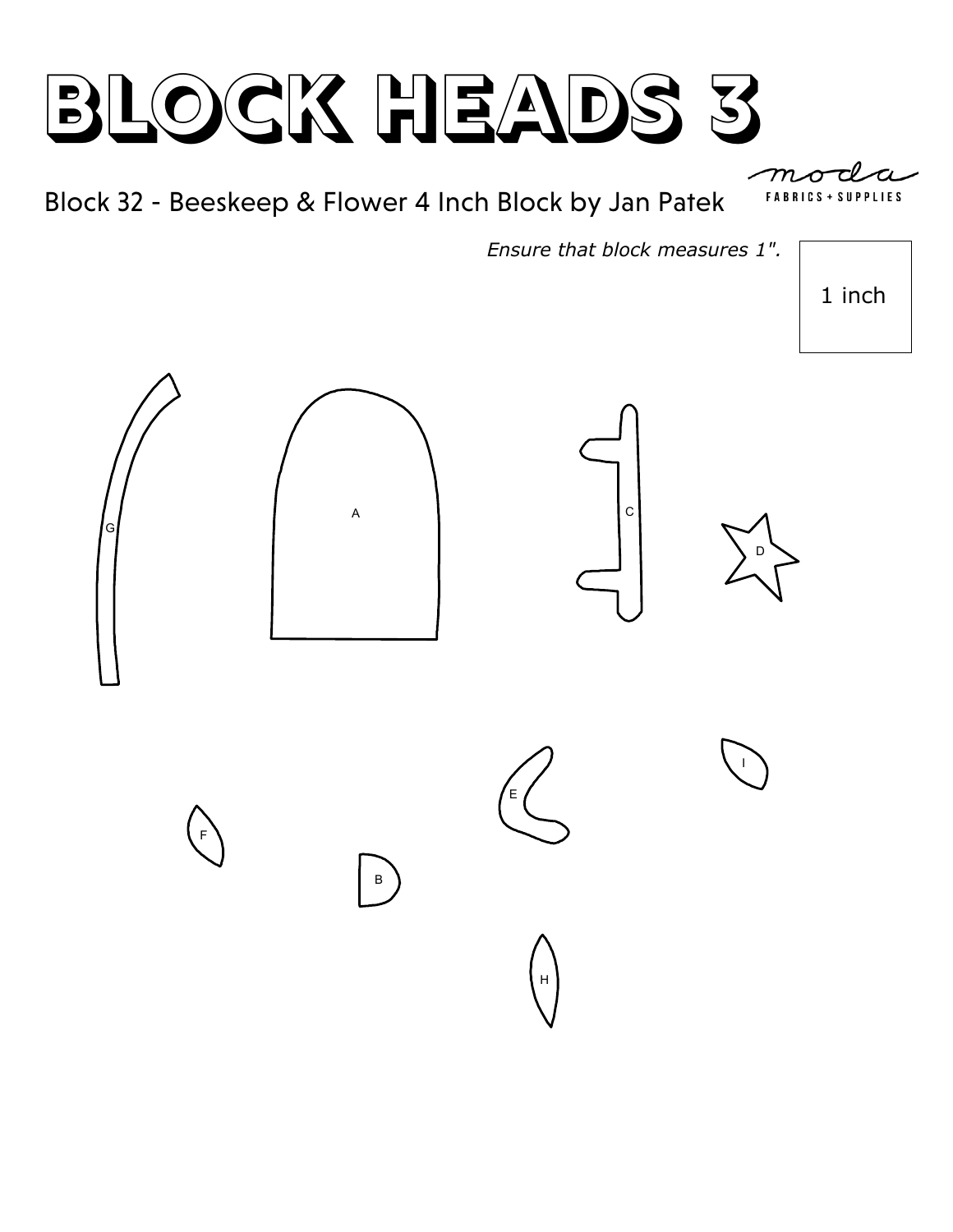

*Ensure that block measures 1".*

1 inch

**SUPPLIES** 

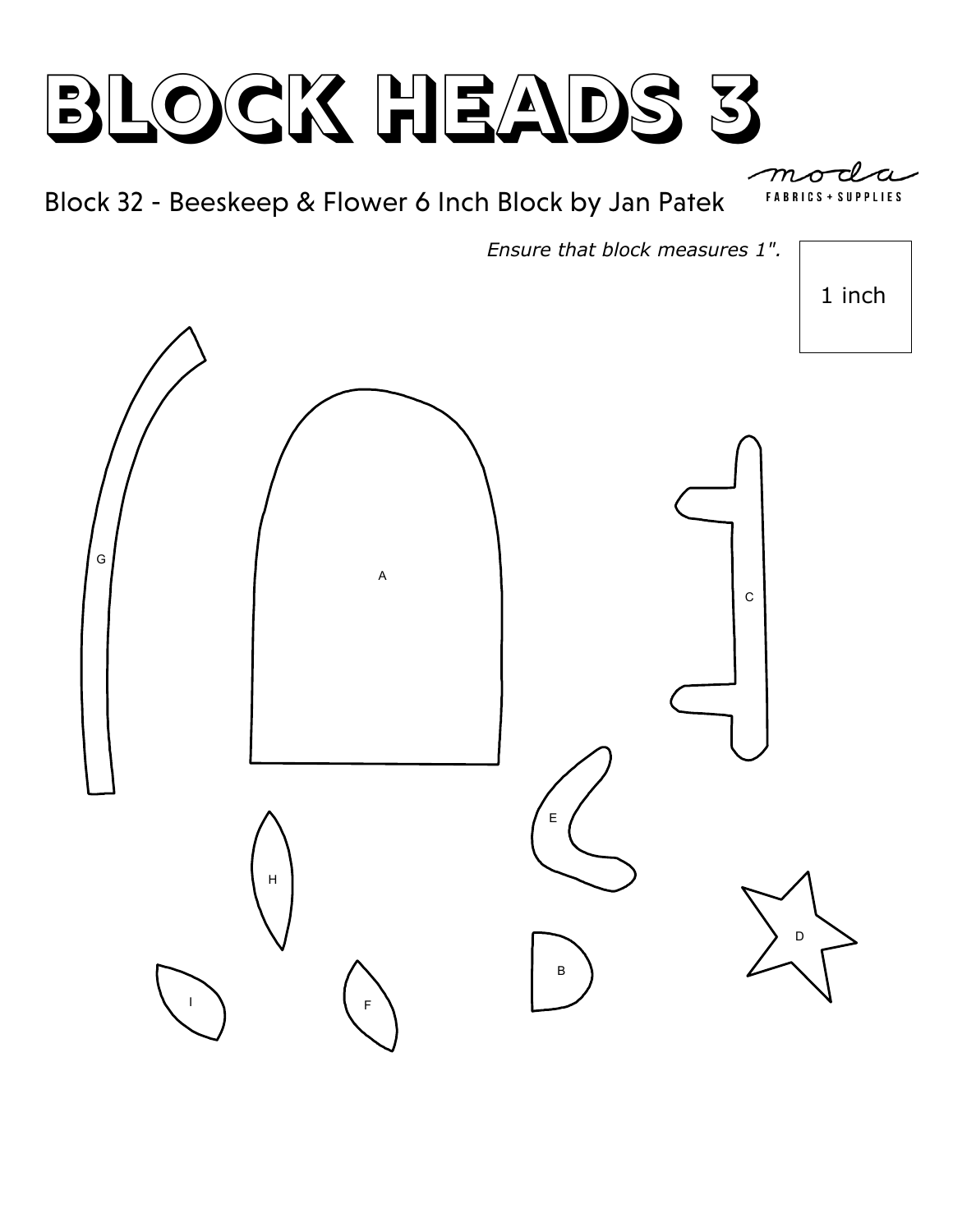Block 32 - Beeskeep & Flower 8 Inch Block by Jan Patek

*Ensure that block measures 1".*

1 inch

**SUPPLIES** 

**FABRICS** 

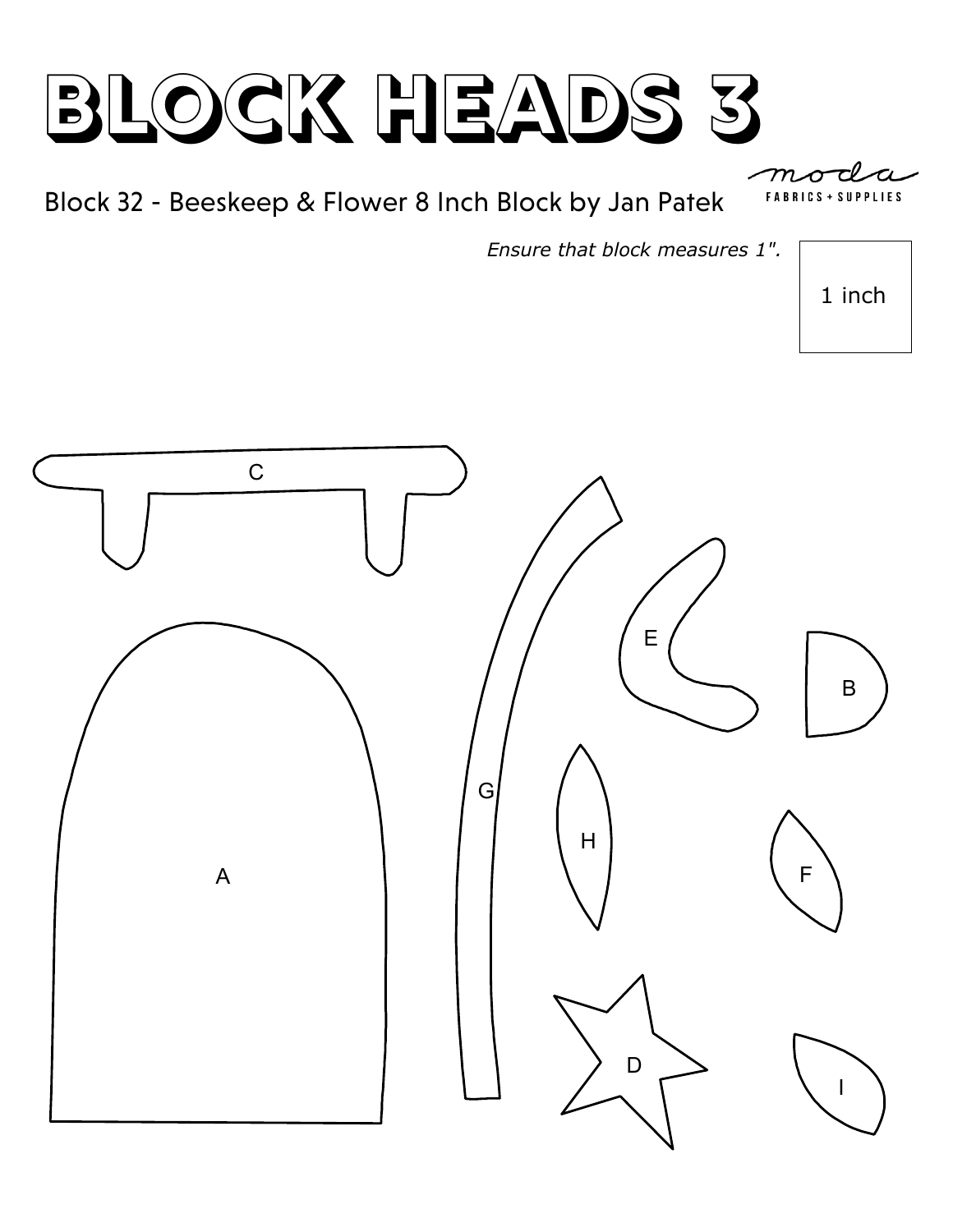

*(Page 1 of 2)*



1 inch